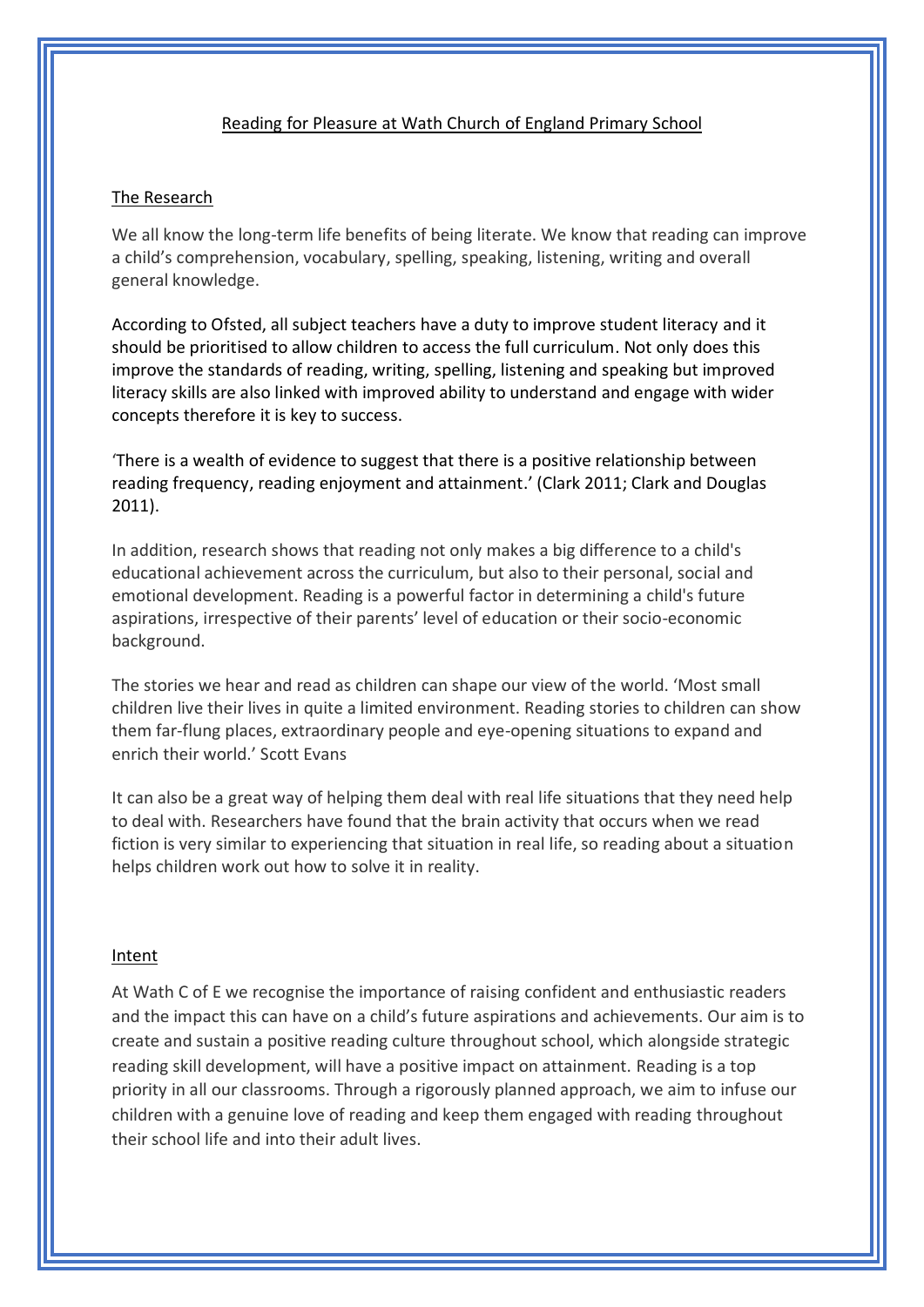#### Implementation

### Story Time/Reading to the Class

We believe that reading aloud to children is the first step in building a reading culture where books and stories are shared together and that it is the first step to creating a lifelong reading habit.

All classes participate in story time everyday. The expectation is that the teacher will read aloud to the class for 15-20mins each day. We make sure to protect this time in the face of the demands of a busy timetable and see it as crucial in encouraging a love of reading in our children.

#### Book Babble

As well as reading books to our children, we understand that talking about books is equally important. We make time to talk about books in our weekly 'Book Babble' sessions. Children are encouraged to bring in books from home and to discuss these with their peers. During these sessions, children will make recommendations to each other about the books they have enjoyed. This creates a buzz about books that carries on well beyond the classroom.

#### Reader Teachers.

At Wath we recognise the importance of being 'reader teachers.' We think the effect of seeing teachers reading and enjoying this is infectious. As well as reading quality texts to the children, we want to be able to signpost books that the children might like to read so they are expanding their range of interest and knowledge of authors they like. We do this through our book babble sessions and an in depth knowledge of the reading habits of the children in our class. Teacher recommendations are displayed around school. The headteacher also recommends books where he gives children from different year groups the chance to read books he has enjoyed. The children are selected by their class teachers for effort in reading in school. They choose a book with the headteacher so he can be part of browsing and discussion when each child selects a book. After they have read the book, the headteacher discusses the book with the child before they return it.

## Reading areas

We believe that by surrounding children with books, we help them to realise that literature is an essential part of their lives. All classrooms have a reading area to further inspire our children to engage with reading. These areas provide children with a varied diet of books to choose from, including fiction, non-fiction and poetry. These books can be borrowed by children to enjoy at home.

Also in our reading area, children can find information to aid them in independently making informed choices about which books they may enjoy reading next. We have provided all children and parents with a list of 50 books that are suggested reads for their year group. As well as these, they are informed through Books for Topics branching out posters, Dean Boddington's tube and road maps and through information about websites such as,